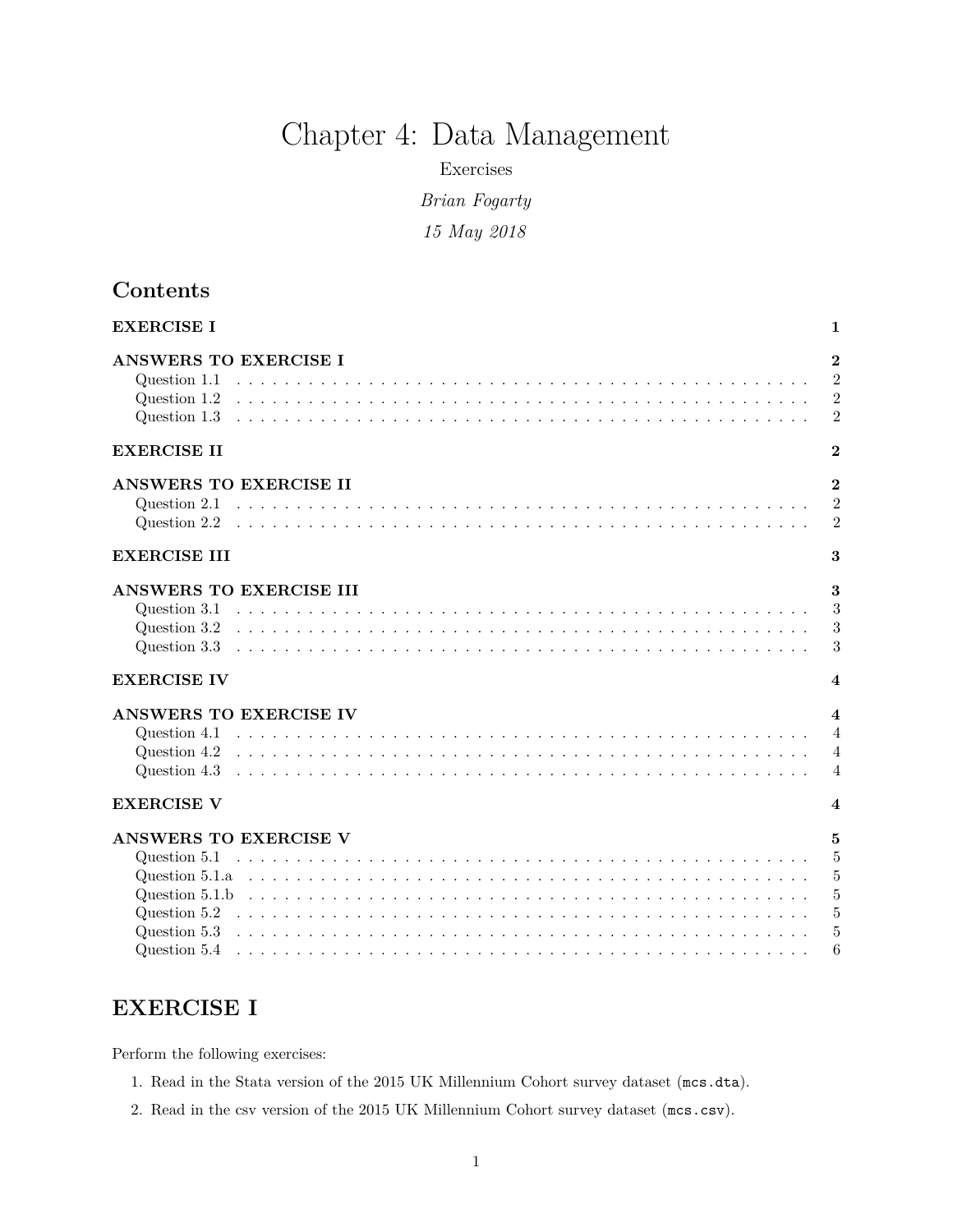3. Do the two versions have the same number of variables and observations?

# <span id="page-1-0"></span>**ANSWERS TO EXERCISE I**

#### <span id="page-1-1"></span>**Question 1.1**

```
setwd("C:/QSSD/Exercises/Chapter 4 - Exercises")
getwd()
```
[1] "C:/QSSD/Exercises/Chapter 4 - Exercises" **library**(haven) mcs <- **read\_dta**("mcs.dta")

You need to use the haven package to read in this .dta file; and not the foreign package.

#### <span id="page-1-2"></span>**Question 1.2**

```
mcs1 <- read.csv("mcs.csv")
```
#### <span id="page-1-3"></span>**Question 1.3**

Yes, both versions of the dataset have the same number of variables (52) and observations (11872).

# <span id="page-1-4"></span>**EXERCISE II**

Using either version of the data you read in,

- 1. Examine the data using the View() function.
- 2. Examine the variable names using the names() function.

# <span id="page-1-5"></span>**ANSWERS TO EXERCISE II**

#### <span id="page-1-6"></span>**Question 2.1**

**View**(mcs)

#### <span id="page-1-7"></span>**Question 2.2**

| names(mcs) |                            |            |          |             |          |  |  |  |  |  |
|------------|----------------------------|------------|----------|-------------|----------|--|--|--|--|--|
|            |                            |            |          |             |          |  |  |  |  |  |
|            | [1] "mcsid"                | "cnum"     | "sex"    | $"$ t.v $"$ | "games"  |  |  |  |  |  |
|            | $[6]$ "compu"              | "internet" | "social" | "engl"      | "mths"   |  |  |  |  |  |
|            | $\lceil 11 \rceil$ "scien" | "phyed"    | "hmwk"   | "help"      | "place"  |  |  |  |  |  |
| [16]       | "best"                     | "inter"    | "hand"   | "ethn6"     | "countr" |  |  |  |  |  |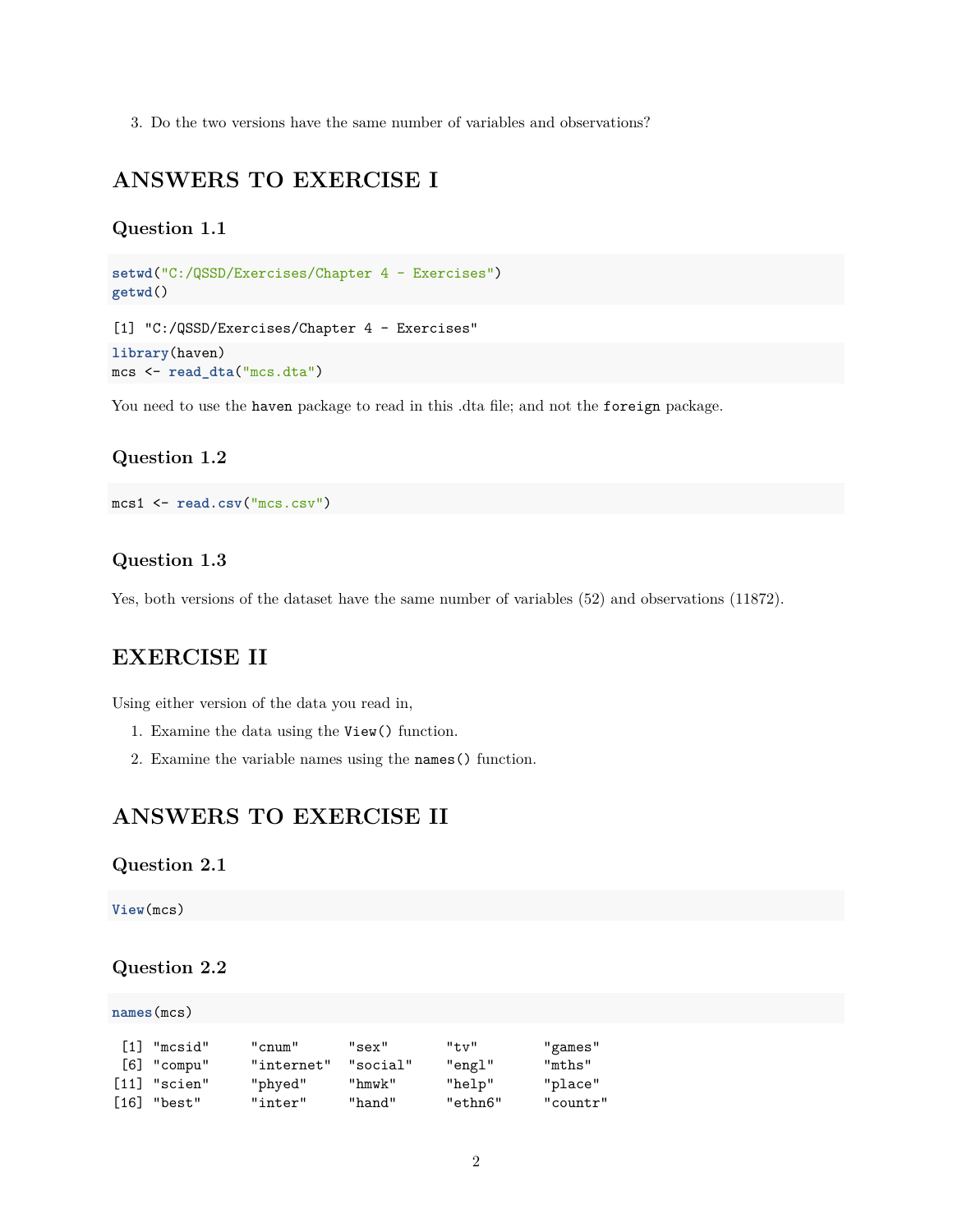```
[21] "sibl_fl" "grand" "poor" "edu_par" "class"
[26] "class1" "class2" "class3" "class4" "class5"
[31] "class6" "class7" "ethn_dy1" "ethn_dy2" "ethn_dy3"
[36] "ethn_dy4" "ethn_dy5" "ethn_dy6" "countr1" "countr2"
[41] "countr3" "countr4" "edu_par1" "edu_par2" "edu_par3"
[46] "edu_par4" "edu_par5" "econstat" "lang_home" "lang1"
[51] "lang2" "lang3"
```
# <span id="page-2-0"></span>**EXERCISE III**

Using the .csv version of the data you read in,

- 1. Examine the structure of the first 10 variables using the str() function.
- 2. What is the class of the variable games?
- 3. What does the summary of the variable games tell you?

# <span id="page-2-1"></span>**ANSWERS TO EXERCISE III**

#### <span id="page-2-2"></span>**Question 3.1**

```
str(mcs1,list.len=10)
```

```
'data.frame': 11872 obs. of 52 variables:
$ mcsid : Factor w/ 11714 levels "M10002P","M10007U",..: 1 2 3 4 5 6 7 8 9 10 ...
$ cnum : int 1 1 1 1 1 1 1 1 1 1 ...
$ sex : Factor w/ 2 levels "boy", "girl": 1 1 2 1 2 2 2 1 1 1 ...
$ tv : Factor w/ 9 levels "", "1 hour t",..: 3 4 8 3 4 4 3 2 1 7 ...
$ games : Factor w/ 9 levels "","1 hour t",..: 8 6 8 2 9 2 8 3 1 4 ...
$ compu : Factor w/ 3 levels "","no","yes": 3 2 3 3 2 3 2 3 1 3 ...
$ internet : Factor w/ 9 levels "","1 hour t",..: 2 6 8 2 5 3 2 7 1 3 ...
$ social : Factor w/ 9 levels "","1 hour t",..: 7 5 8 8 2 3 2 6 1 7 ...
$ engl : Factor w/ 4 levels "","Agree","Disagree",..: 2 4 2 2 2 2 2 2 1 3 ...
$ mths : Factor w/ 4 levels "","Agree","Disagree",..: 4 3 3 2 2 2 2 3 1 2 ...
 [list output truncated]
```
#### <span id="page-2-3"></span>**Question 3.2**

**class**(mcs1**\$**games)

#### [1] "factor"

The class is "factor"

#### <span id="page-2-4"></span>**Question 3.3**

**summary**(mcs1**\$**games)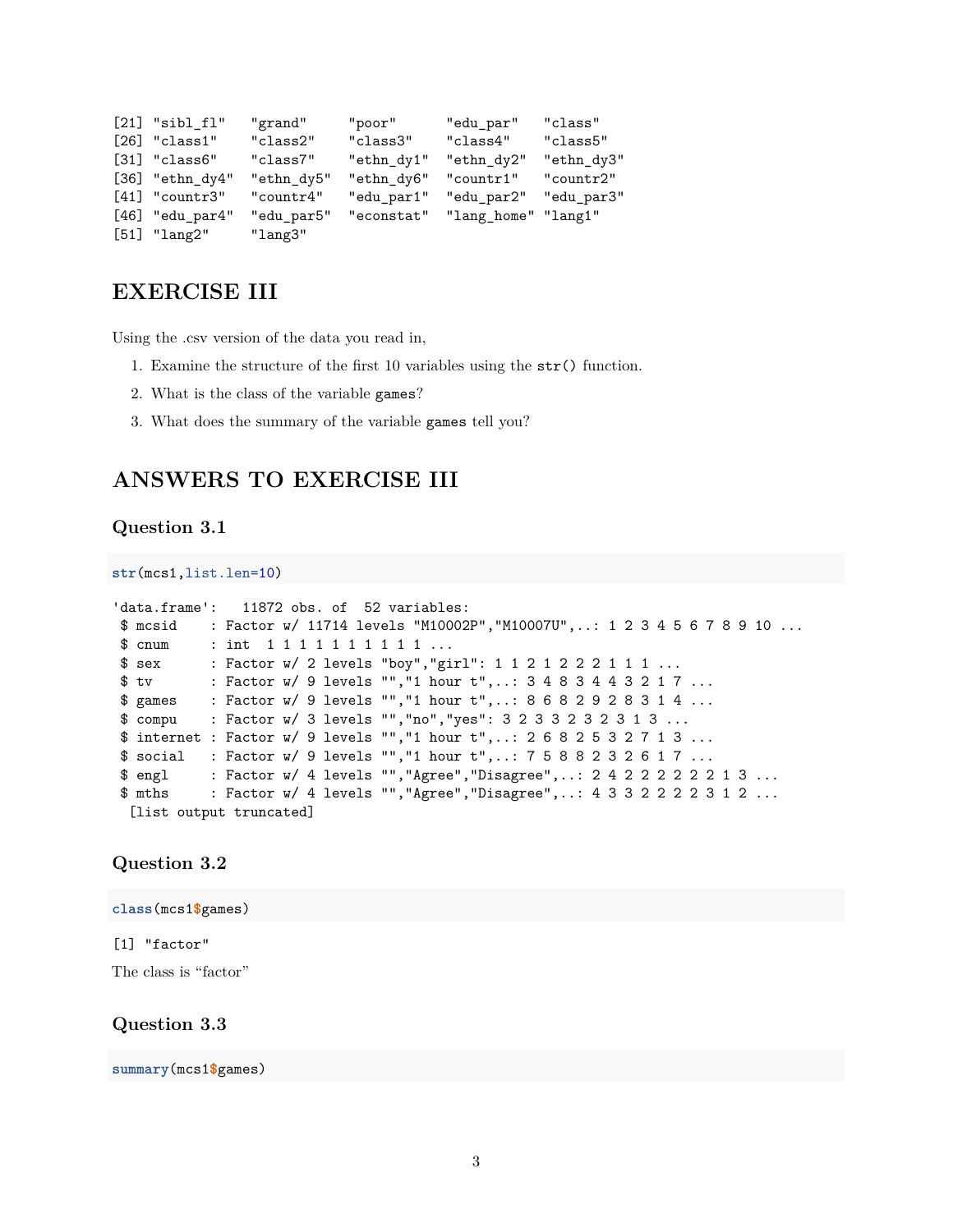|      | 1 hour t 2 hours 3 hours 5 hours 7 hours Half an Less tha |  |  |  |
|------|-----------------------------------------------------------|--|--|--|
|      | 360 1751 1583 1478 770 862 1343 1565                      |  |  |  |
| None |                                                           |  |  |  |
| 2160 |                                                           |  |  |  |

The summary provides the number of observations at each category of the variable games.

# <span id="page-3-0"></span>**EXERCISE IV**

Using the .csv version of the data you read in,

- 1. Convert the variable games to a numeric variable.
- 2. Convert the numeric version of games to a character variable.
- 3. Convert the character version of games to a factor variable.

## <span id="page-3-1"></span>**ANSWERS TO EXERCISE IV**

#### <span id="page-3-2"></span>**Question 4.1**

```
mcs1$games.num <- as.numeric(mcs1$games)
class(mcs1$games.num)
```
[1] "numeric"

#### <span id="page-3-3"></span>**Question 4.2**

```
mcs1$games.char <- as.character(mcs1$games.num)
class(mcs1$games.char)
```
[1] "character"

#### <span id="page-3-4"></span>**Question 4.3**

```
mcs1$games.factor <- as.factor(mcs1$games.char)
class(mcs1$games.factor)
```
[1] "factor"

### <span id="page-3-5"></span>**EXERCISE V**

Using the .csv version of the data you read in,

- 1. Subset the data to remove all missing values.
	- (a) How many observations does the subsetted data have now?
	- (b) Why is there a difference between the number of observations in the original and the subsetted data?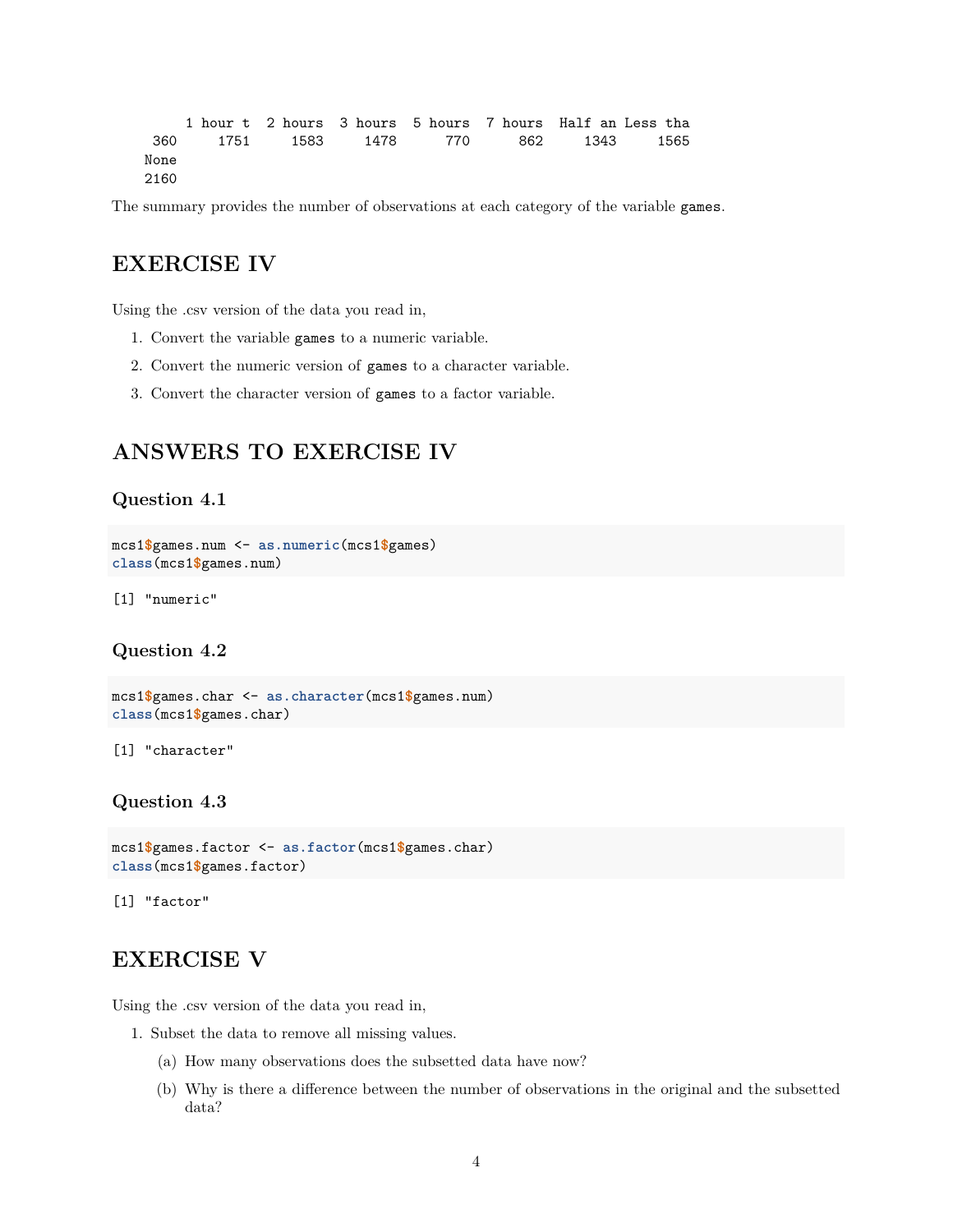- 2. Using the original version of the data, subset the data so that it only contains mths and scien. Use the head() function to check if you were successful.
- 3. Using the original version of the data, subset the data so that it only contains the first seven variables. Use the head() function to check if you were successful.
- 4. Using the original version of the data, subset the data so that it only contains the first seven variables and mths and scien. Use the head() function to check if you were successful.

# <span id="page-4-0"></span>**ANSWERS TO EXERCISE V**

#### <span id="page-4-1"></span>**Question 5.1**

mcs.omit <- **na.omit**(mcs1)

#### <span id="page-4-2"></span>**Question 5.1.a**

The new data has 7756 observations.

#### <span id="page-4-3"></span>**Question 5.1.b**

The reason it is less is because we removed all observations that had a missing value for at least one variable.

#### <span id="page-4-4"></span>**Question 5.2**

```
mcs1.small <- subset(mcs1, select=c(mths,scien))
head(mcs1.small)
```

```
mths scien
1 Strongly Strongly
2 Disagree Agree
3 Disagree Strongly
4 Agree Agree
5 Agree Strongly
6 Agree Disagree
```
#### <span id="page-4-5"></span>**Question 5.3**

```
mcs1.small.2 <- subset(mcs1, select=c(mcsid:internet))
head(mcs1.small.2)
```
mcsid cnum sex tv games compu internet 1 M10002P 1 boy 2 hours Less tha yes 1 hour t 2 M10007U 1 boy 3 hours 7 hours no 7 hours 3 M10015U 1 girl Less tha Less tha yes Less tha 4 M10016V 1 boy 2 hours 1 hour t yes 1 hour t 5 M10018X 1 girl 3 hours None no 5 hours 6 M10020R 1 girl 3 hours 1 hour t yes 2 hours